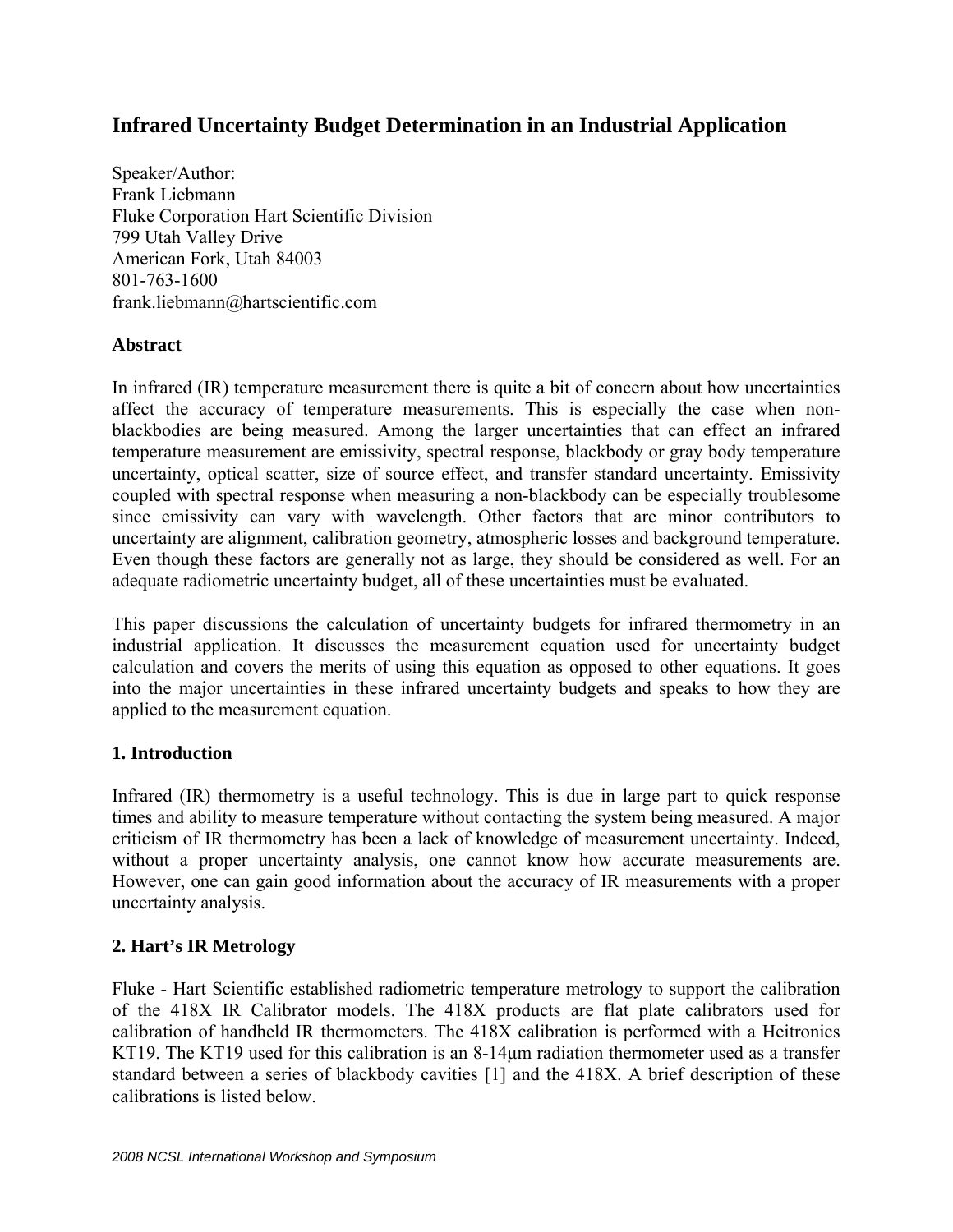### **2.1. KT19 Calibration**

The KT19 is calibrated at 7 points in a temperature range from  $-15^{\circ}$ C to 500 $^{\circ}$ C. The radiance at each calibration point is observed. This data is applied to a curve fit to get a set of 5 parameters which are used in the polyfunction shown in (1). This polyfunction was found to provide the best curve fit for this calibration. The data is quality checked before the instrument is used in the factory [1].

$$
T(S) = AS^{1/2} + BS^{3/2} + CS^2 + D\ln(S) + T_0
$$
\n(1)

The cavity's bath fluid is measured by use of a Model 5626 platinum resistance thermometer (PRT). The difference between the bath fluid temperature and the radiometric temperature of the cavity is included as the cavity effects portion of the KT19 uncertainty budget.

### **2.2. 418X Calibration**

Hart's radiometric calibration for the 418X is done with the KT19 using the same calibration geometry that is used for the KT19's calibration [1]. The 418X uses 5 points for its calibration. This data is used to make an adjustment to the 418X. The 418X's calibration is then checked by checking all 5 of these points. This data must meet test requirements meaning the final residuals of the calibration must be within a certain guard band of the 418X calibration uncertainties.

Through these steps, the 418X has a radiometric calibration traceable to a national laboratory [1]. This traceability is shown in Figure 1.



Figure 1. 418X Calibration Traceability.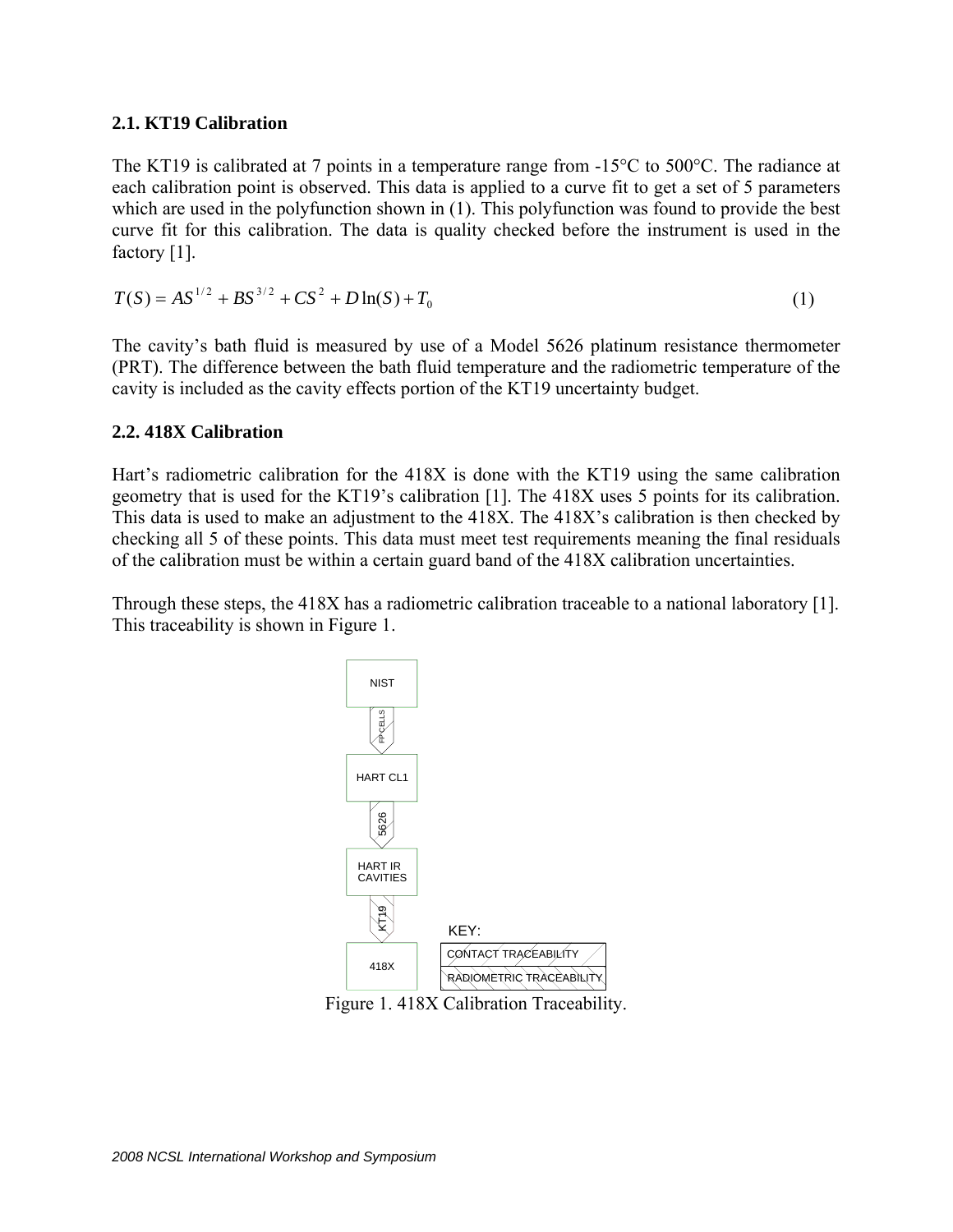#### **3. Calculation of Uncertainties - Theory**

There are many uncertainties that need to be considered when assembling an uncertainty budget for IR thermometry or radiation thermometry. Similar uncertainties apply for the calibration of an IR thermometer, a blackbody calibrator or a gray body calibrator. A proper evaluation of uncertainties in IR thermometry requires a measurement equation. This is important because it shows the influence quantities [2] that affect the measurement. It also gives us a mathematical tool to model uncertainties.

Both the 418X and KT19 uncertainty budgets are included at the end of this paper in Tables 2, 3 and 4. Explanations of these uncertainties are covered in Section 4 of this paper. The creation of IR uncertainty budgets at Hart involved much calculation. In many cases the uncertainties could not be measured. This meant theoretical methods involving modeling were considered.

### **3.1. Current Standards Considered**

It has been suggested that the Sakuma-Hattori equation (2) be used as the measurement equation for radiation thermometry uncertainty budgets [3]. At Hart Scientific it was not used because of the dynamic nature of the KT19's spectral response when measuring a non-gray [4] surface. In this case, calculation of the parameters for Sakuma-Hatori would be difficult, if not impossible. In fact, a curve-fit would need to be performed for each variation of spectral response and emissivity as shown in Figures 2 and 3. A curve fit for the Sakuma-Hattori requires nonlinear regression. Figure 2 is based on information provided by the KT19's manufacturer. The graph in Figure 3 is based on Fourier Transform Infrared (FTIR) testing [5, 6] of the coating used on the 418X.



Figure 2. KT19 Spectral Response as Modeled in Hart's Uncertainty Budgets.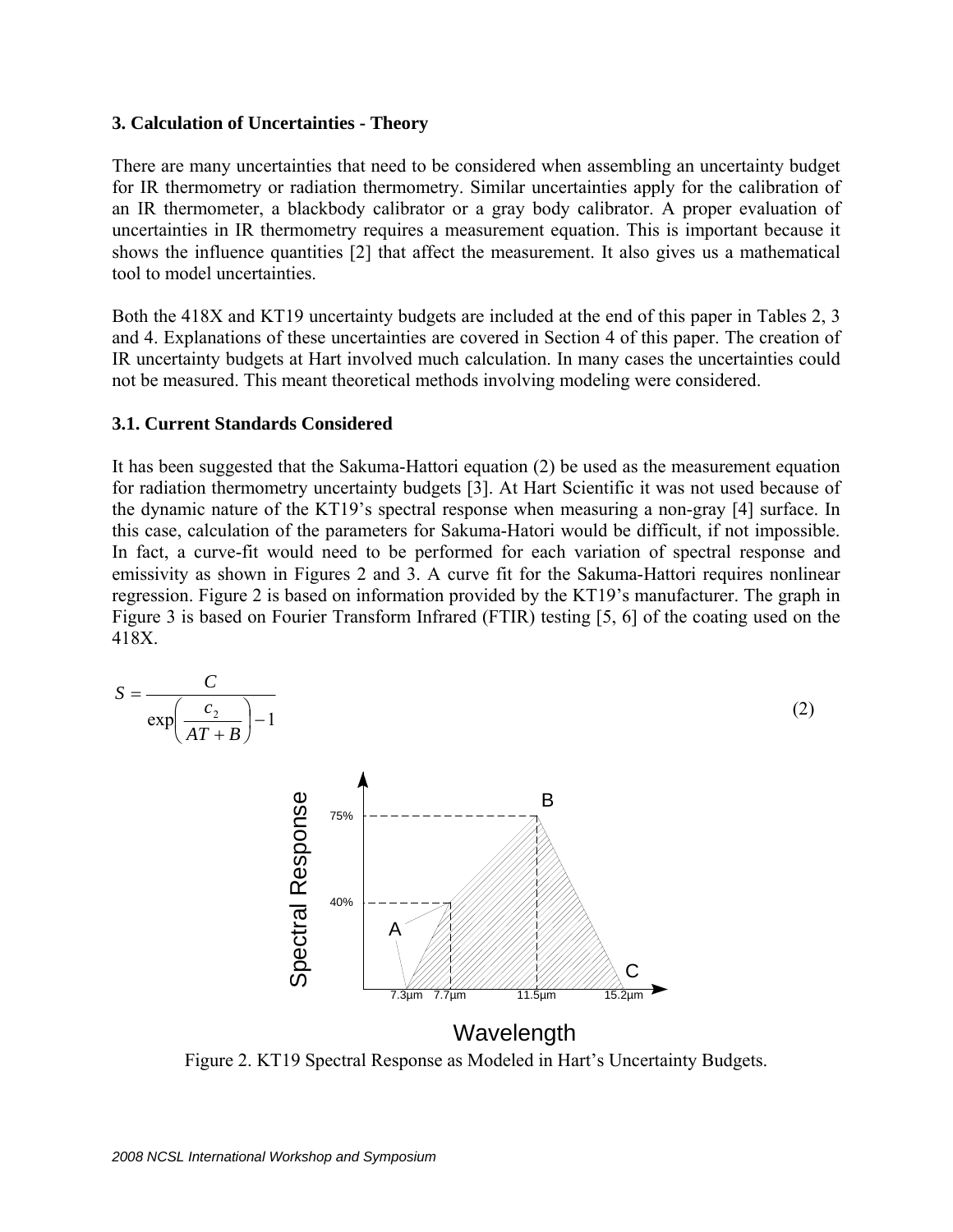

Figure 3. Spectral Response of 418X Emissivity.

#### **3.2. Measurement Equation**

The measurement equation used in these uncertainty budgets is derived from Planck's Law [4]. It models the radiant power density in a radiation thermometer measurement system. This equation can be used for evaluating uncertainties for IR thermometer calibrations such as the KT19 and IR calibrator calibration such as the 418X's calibration.

The measurement equation is shown in (3). The letter S refers to the power or radiance the radiation thermometer measures. In this model, the radiation thermometer's signal is the  $S_{CAL}$ part of the model. The radiation thermometer's use is modeled be the S<sub>MEAS</sub> part of the model. The readout of the radiation thermometer is calibrated so that its readout matches  $T_{CAV}$ . This happens when the radiation thermometer receives  $S_{CAL}$  radiance. Then during its use it receives  $S<sub>MEAS</sub>$  radiance. Through a mathematical algorithm, it computes a temperature  $T<sub>TGT</sub>$  based on this received radiance. For a radiometric flat plate or cavity calibration, S<sub>MEAS</sub> is the radiance coming off the unit under test and  $S_{CAY}$  is the radiance received by the radiation thermometer during its calibration. In (3), α represents spectral response of the radiation thermometer. β represents transmission between the measured surface and the radiation thermometer. ε represents the emissivity of the surface. The values for S(T) are calculated using Planck's Law evaluated over the KT19's spectral response (4).

$$
S_{CAL} = \beta(\alpha_{CAL}(\lambda)\varepsilon_{CAV}(\lambda)S(T_{CAV}) + \alpha_{CAL}(\lambda)[1 - \varepsilon_{CAV}(\lambda)]S(T_{BG-CAL})) + (1 - \beta)S(T_{APE-CAL})
$$
  
\n
$$
S_{MEAS} = \beta(\alpha_{MEAS}(\lambda)\varepsilon_{TGT}(\lambda)S(T_{TGT}) + \alpha_{MEAS}(\lambda)[1 - \varepsilon_{TGT}(\lambda)]S(T_{BG-MEAS})) + (1 - \beta)S(T_{APE-MEAS})
$$
  
\n
$$
S_{CAL} = S_{MEAS}
$$
\n(3)

$$
S = \int_{0}^{\infty} \frac{\pi c_{1L}}{\lambda^5 \left[ \exp\left(\frac{c_2}{\lambda T_{CAV}}\right) - 1 \right]} d\lambda \tag{4}
$$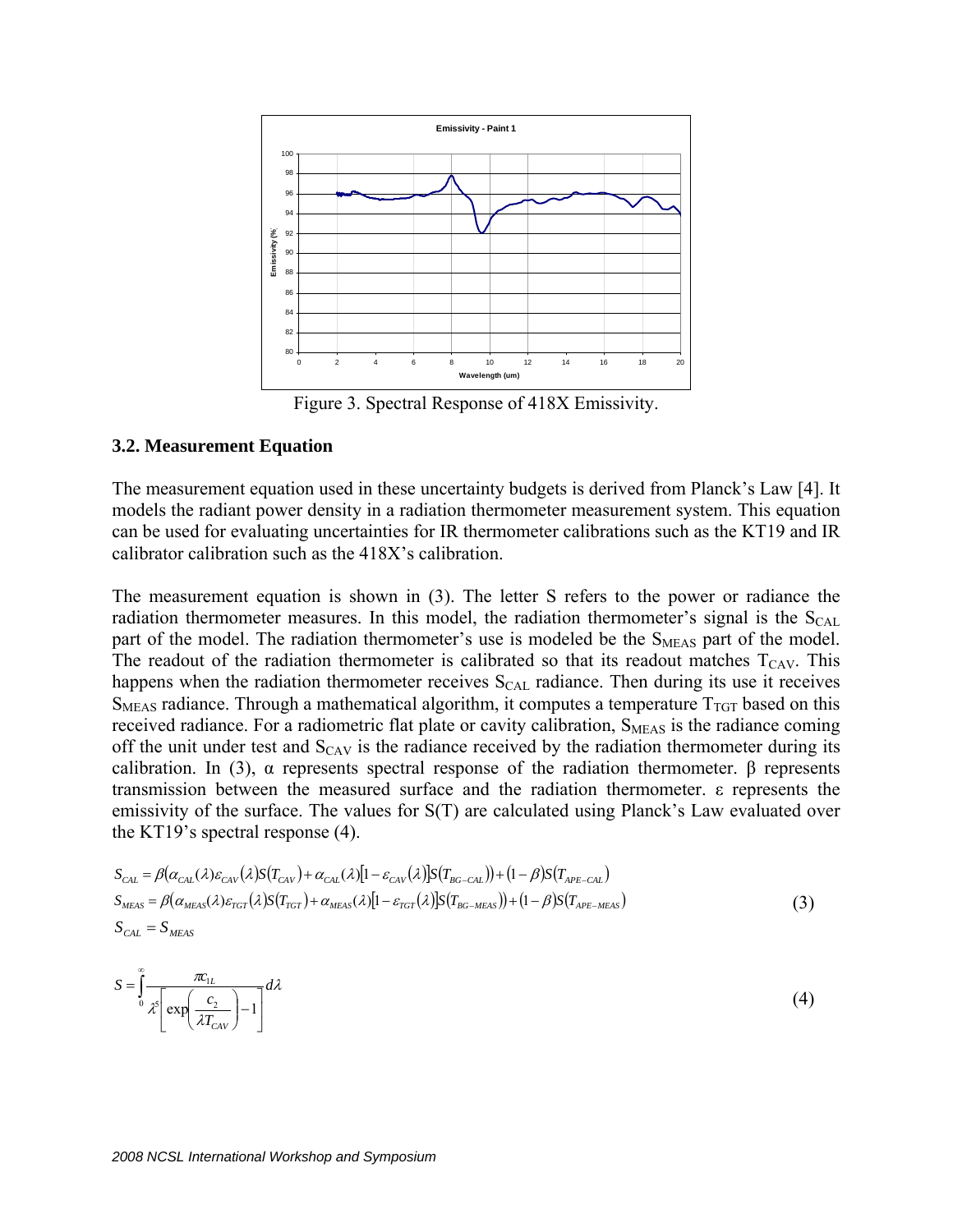# **4. Calculation of Uncertainties - Practice**

To calculate the uncertainties a number of methods have been employed. Where possible, experimentation has been done to determine the effect of an uncertainty. Where this is not possible, the measurement equation was used to model these uncertainties. The following subsections contain an explanation of the uncertainties included in the 418X and the KT19 uncertainty budgets. A summary of these uncertainties is listed in Table 1.

| Uncertainty                                   | KT19 Calibration | 418X Calibration | <b>Calculated by</b>           |
|-----------------------------------------------|------------------|------------------|--------------------------------|
| <b>Ambient Temperature</b>                    | X                |                  | Manufacturer<br>Specifications |
| <b>Aperture Losses</b>                        | X                | X                | Modeled                        |
| Aperture Temperature                          | X                | X                | Tested                         |
| Atmospheric Losses                            | X                | X                | Modeled                        |
| <b>Background Temperature</b>                 |                  | X                | Modeled                        |
| Cavity Effects                                | X                |                  | Modeled                        |
| Hysteresis                                    |                  | X                | Historical                     |
| Display (Readout) Resolution                  | X                | X                | Calculated                     |
| Noise                                         | X                | $\mathbf{X}$     | Controlled                     |
| PRT calibration and characterization          | X                |                  | Calculated                     |
| PRT self-heating                              | X                |                  | Historical                     |
| PRT stem effect                               | X                |                  | Historical                     |
| Radiometric Curve Fit                         |                  | X                | Tested                         |
| Readout accuracy                              | X                |                  | Manufacturer                   |
| Repeatability                                 | X                | X                | Tested                         |
| <b>RT</b> Calibration                         |                  | X                | Calculated                     |
| RT Spectral Response and Target<br>Emissivity |                  | X                | Modeled                        |
| Stability (long term)                         | X                | X                | Controlled                     |
| Temperature settling                          |                  | X                | Tested                         |
| Uniformity                                    |                  | X                | Tested                         |
| Z-axis temperature loss                       |                  | X                | Tested                         |

Table 1. 418X and KT19 Uncertainty Budget Elements.

#### **4.1. Ambient Temperature**

Hart's laboratory's ambient temperature limits are  $23^{\circ}$ C  $\pm 3^{\circ}$ C. For the KT19 calibration, the effects of ambient temperature were determined by observing a blackbody with fixed temperature and the laboratory with varying ambient temperature. During this test the error caused by effect of ambient temperature was within the noise level of the KT19. It is assumed that this effect is smaller than the noise of the KT19. This uncertainty was based on the manufacturer's specifications.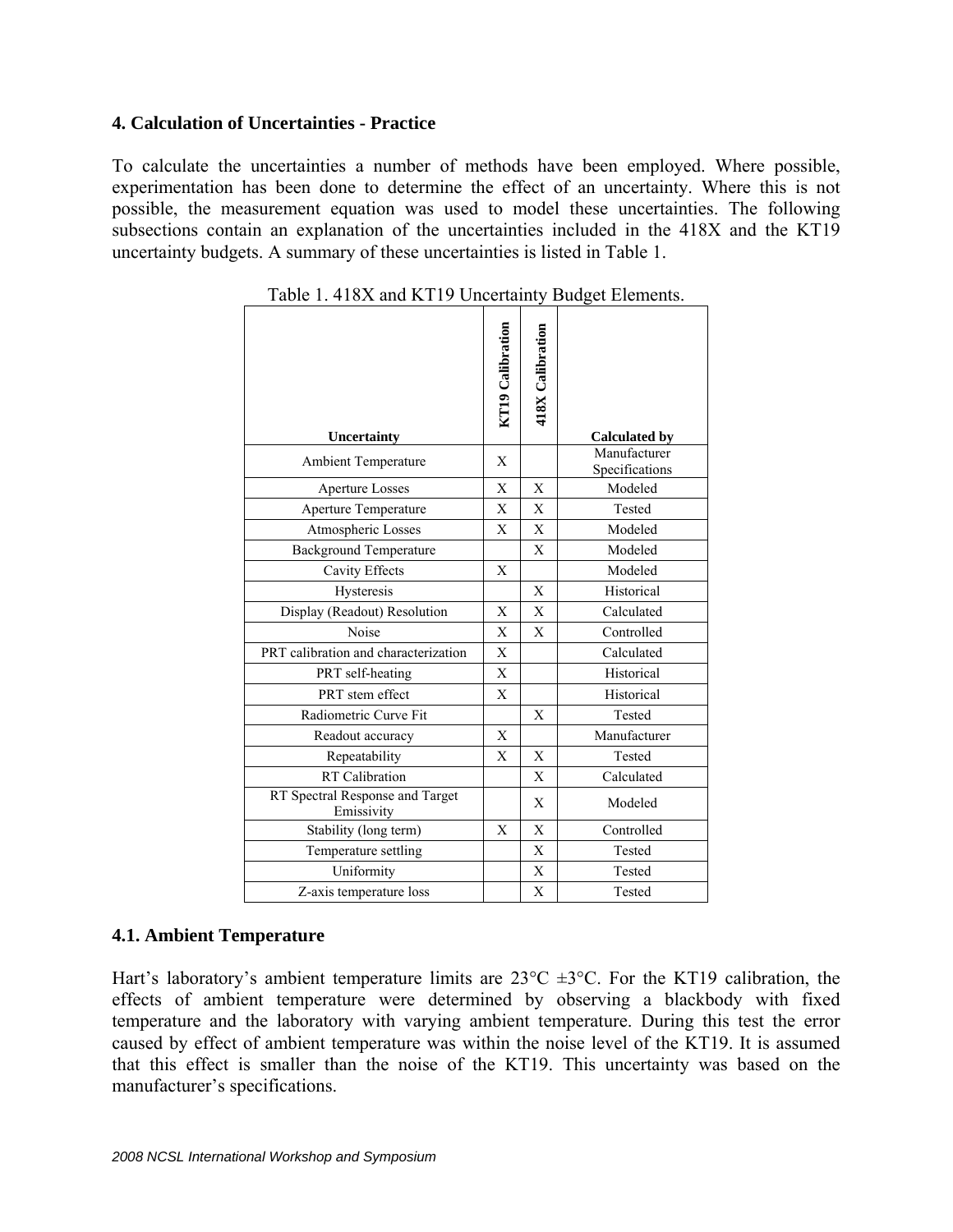### **4.2. Aperture Losses**

This uncertainty is based on the uncertainty of the alignment of the KT19. Since practical testing of this uncertainty revealed that this uncertainty was below the noise floor of the KT19 measurements, this uncertainty was based on size of source testing and modeling.

The results of the KT19 size of source testing are shown in Figure 4. The uncertainty was modeled by taking this size of source data and modeling tolerance of the aperture diameter, error due to angular displacement, and error due to radial displacement.



Figure 4. KT19 Size of Source Effect.

# **4.3. Aperture Temperature**

During measurements using the KT19, the aperture is maintained at a temperature within a tolerance. This tolerance is specified in the KT19 and 418X test procedures.

Testing was done to determine what the effect of aperture temperature was on KT19 readings. Results of one such test is shown in Figure 5. In this test, the change in aperture temperature was exaggerated to be able to clearly observe the effects of change in aperture temperature versus change in KT19 readout. The limits on the aperture probe drift are the second component of this uncertainty.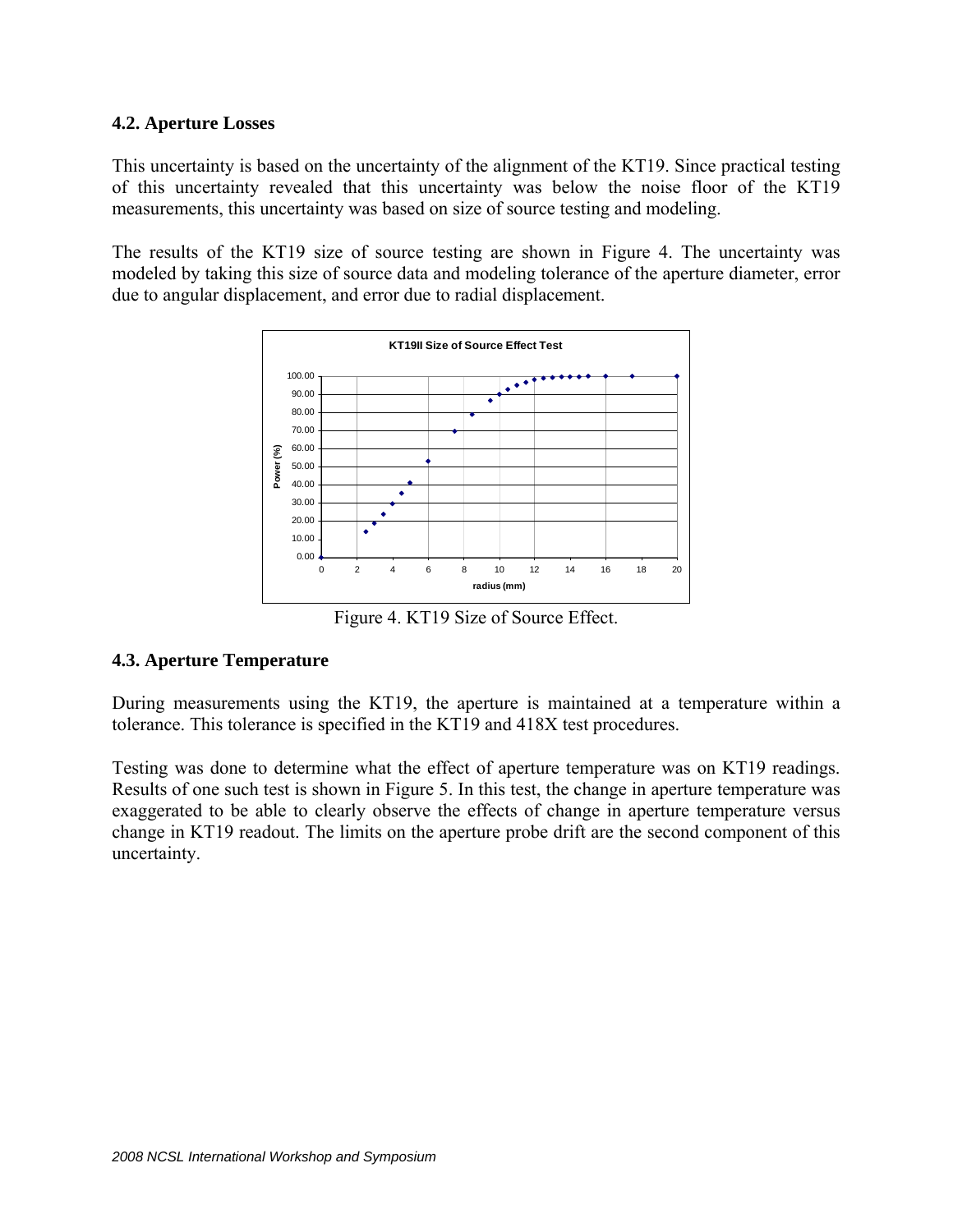

Figure 5. Aperture Temperature Test.

# **4.4. Atmospheric Losses**

Data is calculated based on modeling of transmission through an air path [7]. Since the transmission path for the KT19 and 418X calibration is short, the atmospheric losses are small. This ratio of energy transmitted between the source and the KT19 is computed. The transmission is multiplied by the total power per wavelength at each temperature to get transmission of exitance radiance. Since the uncertainty in radiance will be less than this number, this number is used for the uncertainty budget. This uncertainty is likely overestimated. However, since it is such a small uncertainty, it has almost no impact on the total uncertainty.

# **4.5. Background Temperature**

Background radiation is the reflected radiation from a surface [4]. It is modeled by  $T_{BG}$  in the measurement equation. The effect of background temperature is one that does not affect a perfect blackbody. It is a concern for flat surfaces and is more of a concern at lower temperatures than higher temperatures, especially when the background temperature is greater than the temperature of the object being measured.

Since the aperture plate provides the 418X's background during calibration, the effect of background temperature is calculated by taking the effect of a 1°C change on background temperature and multiplying it by the aperture's temperature uncertainty. Hart uses the aperture temperature since it is the source of the target's background.

# **4.6. Cavity Effects**

Cavity effects are those effects that cause the cavity not to behave as a perfect blackbody. The calculation of this uncertainty was based on STEEP 3 [8, 9, 10] modeling of the cavities [1]. Uncertainties below 0.1K are rounded up to 0.1K. Testing has been performed to observe the temperature uniformity on cavity walls. This data is used as part of the STEEP 3 model. The results of one such test is shown in Figure 6.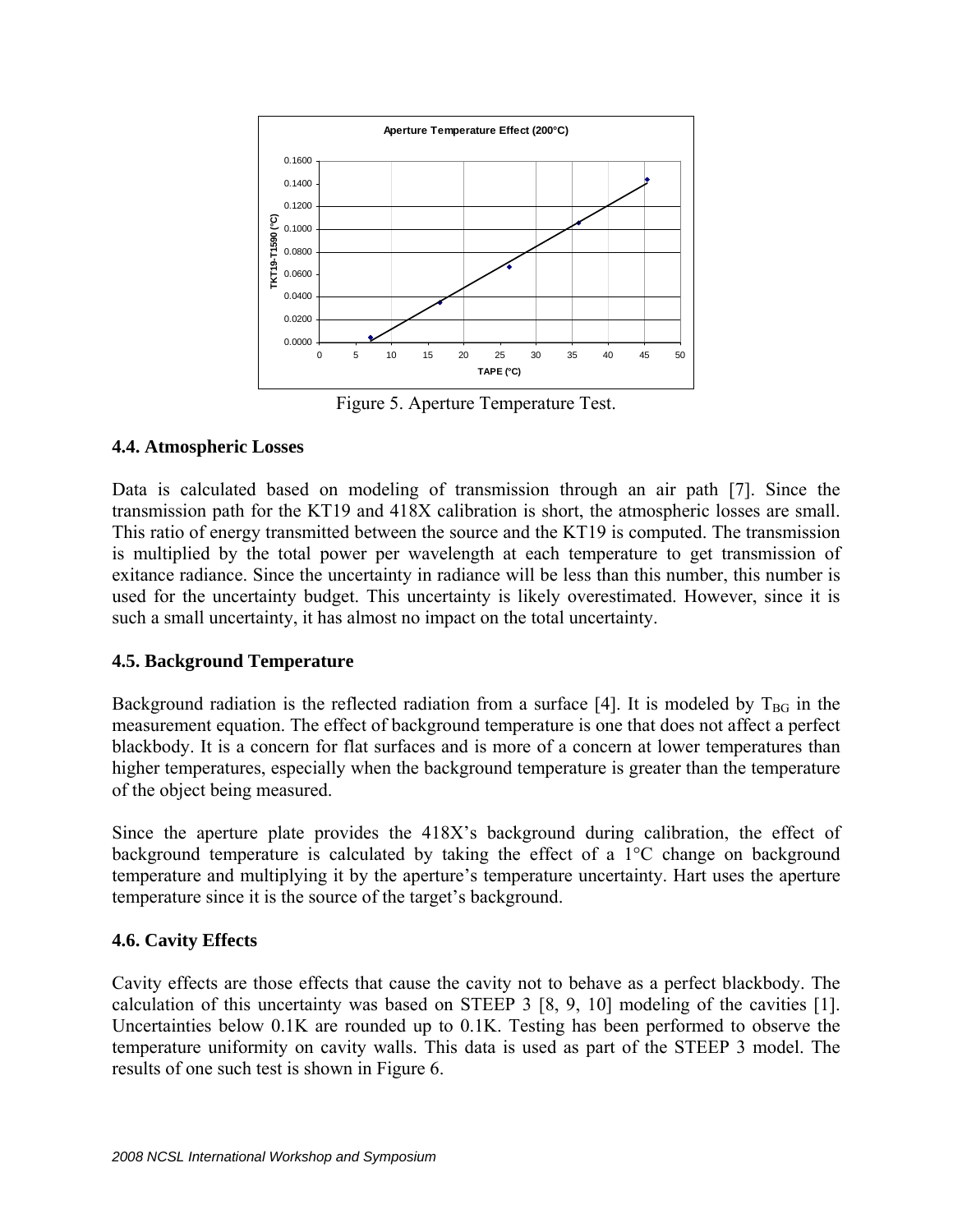

Figure 6. Temperature Uniformity of Cavity Walls.

### **4.7. Display (Readout) Resolution**

For the KT19, this is based on 1 unit of radiance  $(\pm 0.5 \text{ RAD})$ . This data is evaluated against the dT/dS as shown in (5) to obtain this uncertainty in temperature.

$$
\Delta T(T) = \frac{\partial T(T)}{\partial S} \Delta S(T) \tag{5}
$$

For the 418X uncertainty budget, temperature is displayed to two decimal places. Thus, the uncertainty based on display resolution is  $\pm 0.005$ °C.

#### **4.8. Hysteresis**

This is the uncertainty due to hysteresis of control sensor in the unit under test. It is based on historical data of products of similar construction using an identical control sensor. It is not measured using the KT19 since this hysteresis is less than the noise floor of the KT19.

# **4.9. Noise , Measurement Noise and Precision of Measurement (Noise)**

This uncertainty has bounds set in the calibration procedures. Any time a calibration exceeds the limits for noise, that measurement is rejected and must me retaken. Measurement times for all these calibrations are at least 5 minutes.

# **4.10. PRT calibration and characterization**

This uncertainty is based on Hart Scientific's NVLAP scope. The uncertainties in the scope are propagated to the temperatures used in the KT19 calibrations.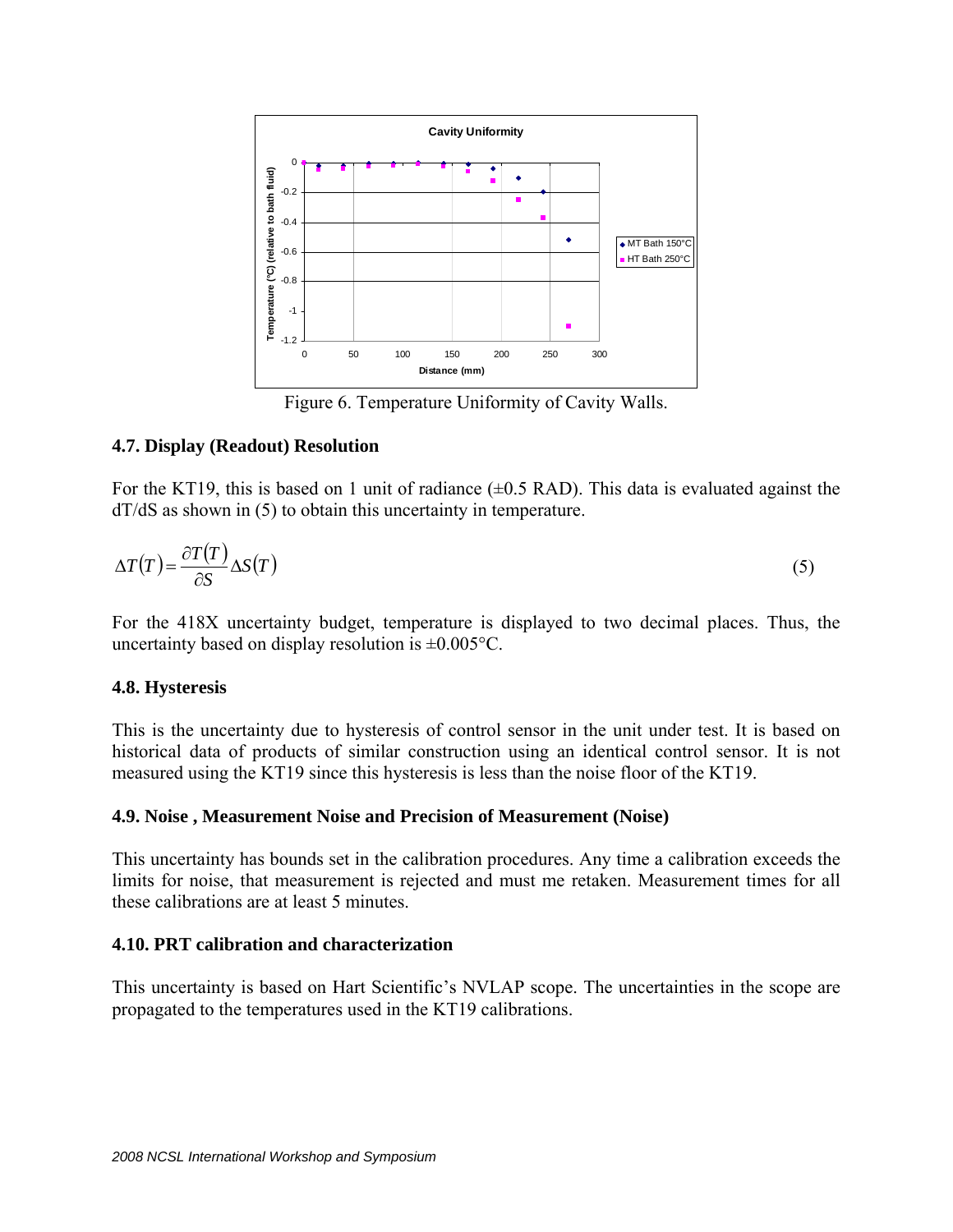# **4.11. PRT Self-Heating**

This is the contribution due to differences in PRT self-heating [11] between the PRT's calibration apparatus and operation in the unit under test. This uncertainty is based on experience measuring this uncertainty in Hart's calibration laboratory.

### **4.12. PRT Stem Effect**

This is the contribution due to the stem effect [12] during measurement in the cavity bath. The stem effect is the effect of heat flow losses through the PRT's stem. This uncertainty has been obtained by measurement of PRTs in differing thermal situations.

### **4.13. Radiometric Curve Fit**

This is error due to curve fitting the KT19's calibration to the polyfunction (1). It was evaluated by experimentation and modeling.

#### **4.14. Readout Accuracy**

The Hart Model 1590 Superthermometer is the readout used for measuring the cavity bath fluid temperature. When the internal resistor of the 1590 is used, the accuracy specification for the 1590 is 6 PPM. The temperature equivalent of this uncertainty in resistance is calculated and used in the uncertainty budget.

#### **4.15. Repeatability**

This is the contribution from the difference in measurements at different times. It is meant to account for any uncertainties that have not been included in the uncertainty budget. As of the date of this paper, Hart has not been able to determine any additional uncertainties that have not been covered elsewhere in the uncertainty budgets.

#### **4.16. RT Calibration**

This is an element of the 418X IR calibrator calibration uncertainty budget. This uncertainty is the combined expanded uncertainty of the KT19 uncertainty budget.

#### **4.17. RT Spectral Response and Target Emissivity**

This is a rather complex uncertainty to describe. It is also complex to calculate. This uncertainty is the contribution from the uncertainty in the spectral response of the RT measuring the plate. Since the plate is not a perfect gray body, the spectral response of the emissivity of the target's surface must be taken into account. The contribution from the spectral response is based on information given by Heitronics. The spectral response of the paint is based on FTIR testing. These two data are modeled mathematically to determine the effect of the spectral response uncertainty. Hart Scientific has given the user the data in Figures 2 and 3 for calculation of uncertainty. These same figures are used to calculate Hart's uncertainties.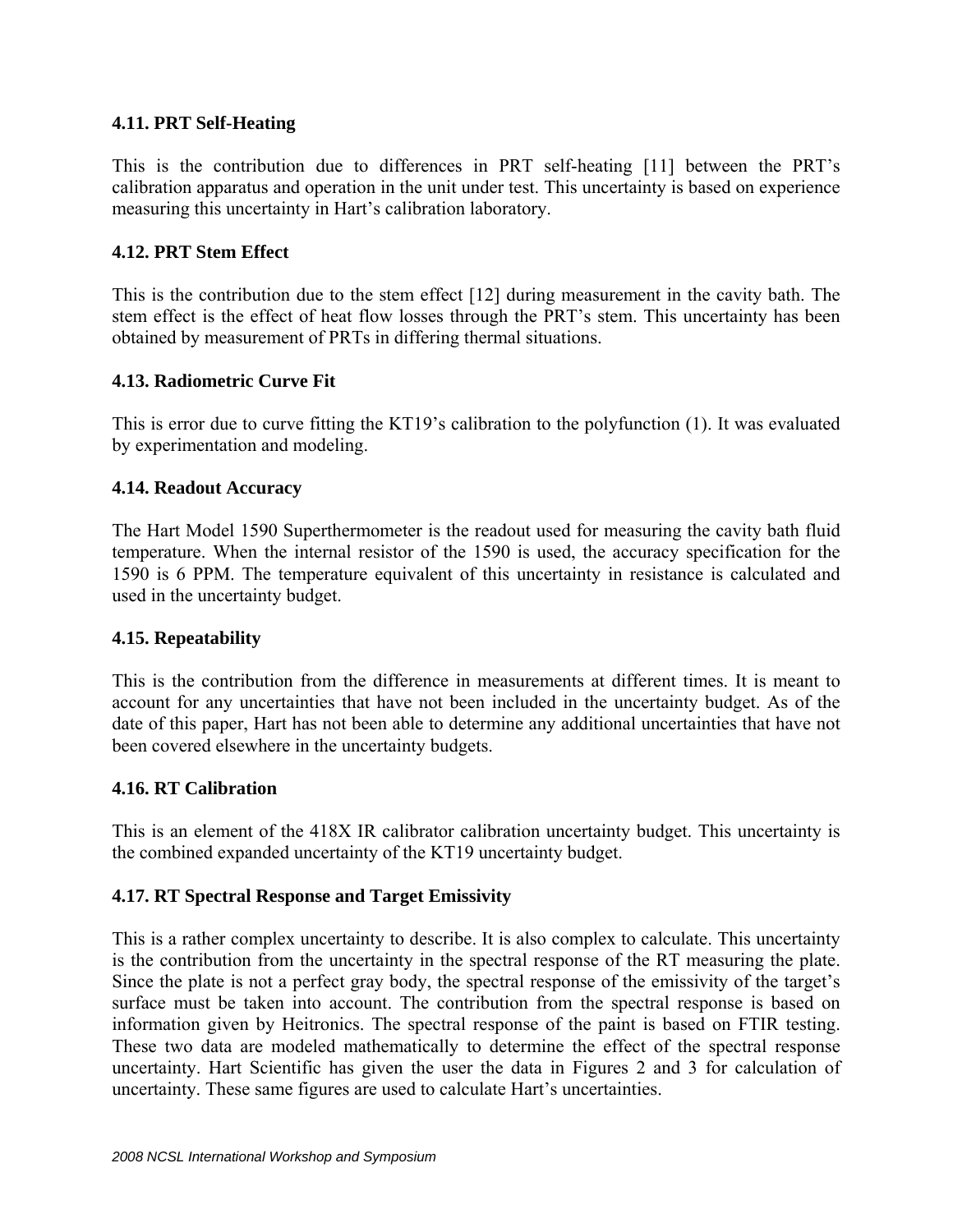### **4.18. Stability (Long-Term)**

This is the long-term stability of the temperature measurement device, sometimes referred to as drift [12]. It applies to both the 5626 PRT used to measure temperature in the cavity baths and the KT19's calibration. Hart's calibration procedures specify these instruments will fall within this limit. Calibration intervals are adjusted to ensure that this happens.

### **4.19. Temperature Settling**

This uncertainty is based on experimental information collected at Hart Scientific. This uncertainty refers to how much the 418X's temperature will change or settle once measurements during the calibration begin. The calibration procedure calls for a 15 minute soak time. This means that once the instrument indicates it is stable, measurements will not begin for at least 15 minutes. This uncertainty was determined by experimentation.

### **4.20. Uniformity**

This is the contribution from temperature gradients on the 418X's calibration surface. It is expected that the KT19's aim point on the target may be off center of the target up to 3mm  $(\sim 1/8)$ . The target's uniformity has been determined by experiment. This uncertainty is calculated from these experiments.

### **4.21. Z-axis Temperature Loss**

Z-axis temperature loss is the uncertainty between the control sensor temperature and the surface's apparent temperature. This difference is based on the uncertainty of the heat flow between the sensor and the target surface. This heat flow path is illustrated in Figure 7. This uncertainty was calculated based on experimentation. This experimentation was done with a target set at 500°C. The rest of the temperatures' uncertainties were interpolated from the 500°C data.



Figure 7. Heat Flow between Control Sensor and Target Surface.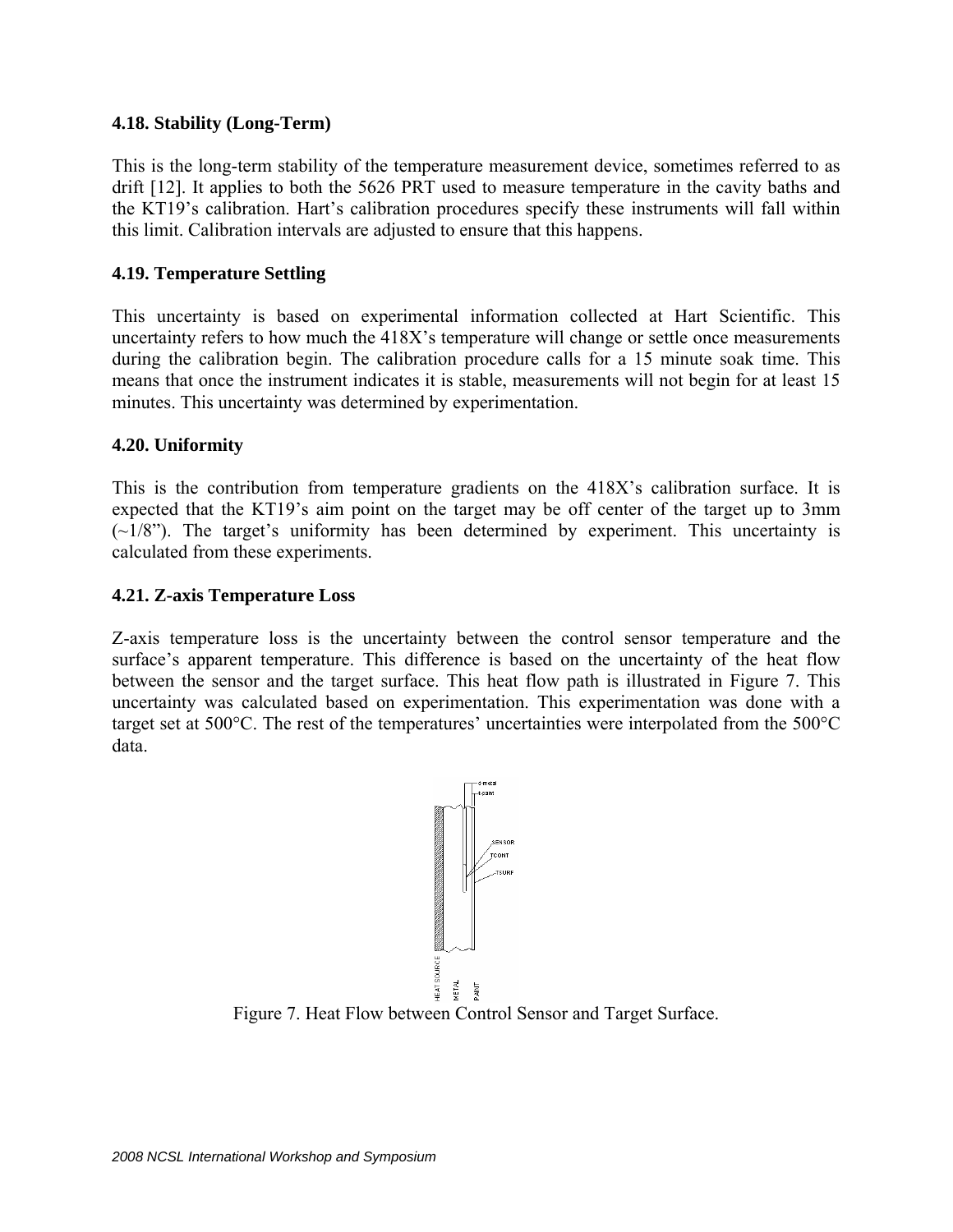# **5. Conclusion**

Developments behind the 418X project have resulted in a new measurement capability for Fluke - Hart Scientific. A radiometric calibration has been established as the standard calibration for these units. To provide traceability for this calibration, an infrastructure has been created including construction of a radiation thermometry calibration laboratory. To analyze the uncertainty in these calibrations, a complete uncertainty analysis has been performed as outlined in this paper. Through these efforts, Hart was able to receive NVLAP accreditation for both the 418X calibration and the KT19 calibration.

# **Acknowledgements**

The author would like to thank many people who helped in the work outlined in this paper. Special thanks goes to Steve King of Raytek who helped provide a practical method to calculate atmospheric losses, Mike Hirst who helped in development of the baths for Hart's blackbodies, and Tom Wiandt who provided guidance in the NVLAP accredidation process.

# **References**

1. F. Liebmann, Infrared Thermometer Calibrator Development at Fluke Corporation Hart Scientific Division, Proceedings of SPIE Defense and Security 2008: Thermosense XXX.

2. J.A. Wehrmeyer, Basic Concepts, Chapter 3 in U. S. Guide to the Expression of Uncertainty in Measurement, National Conference of Standards Laboratories, Boulder, CO, 1997, pp. 4-8.

3. P. Saunders, J. Fischer, M. Sadli, M. Battuello, C. W. Park, Z. Yuan, H. Yoon, W. Li, E. van der Ham, F. Sakuma, J. Ishii, M. Ballico, G. Machin, N. Fox, J. Hollandt, M. Matveyev, P. Bloembergen, and S. Ugur, Uncertainty Budgets For Calibration Of Radiation Thermometers Below The Silver Point, Paper presented at TEMPMEKO 2007, not yet published.

4. D.P. DeWitt and G.D. Nutter, Physics of Thermal Radiation and Environmental Effects on Radiation Thermometry, Chapters 1 and 3 in Theory and Practice of Radiation Thermometry, Wiley Interscience, New York, 1988, pp. 41-43, 72-75, 194.

5. L.M. Hanssen, A.V. Prokhorov, V.B. Khromchenko and S.N. Mekhontsev, Comparison of Direct and Indirect Methods of Spectral Infrared Emittance Measurement, Proceedings of TEMPMEKO 2004, pp. 539-544, 2004.

6. L.M. Hanssen, V.B. Khromchenko and S.N. Mekhontsev, Infrared Spectral Emissivity Characterization Facility at NIST, Proceedings of SPIE, 5405, pp. 1-12, 2004.

7. W.L. Wolfe, Handbook of Military Infrared Technology, 1965.

8. A.V. Prokhorov and L.M. Hannsen, Effective Emissivity of a Cylindrical Cavity with an Inclined Bottom, Metrologia, Vol. 41, pp. 421-431, 2004.

9. V.I. Sapritsky and A.V. Prokhorov, Spectral Effective Emissivities of Nonisothermal Cavities Calculated by the Monte Carlo Method, Applied Optics, Vol. 34, No. 25, pp. 5645-5652, 1995.

10. A.V. Prokhorov, Monte Carlo Method in Optical Radiometry, Metrologia, Vol. 35, pp. 465- 471, 1998.

11. E 344-02 in Annual Book of ASTM Standards Vol. 14.03, ASTM International, West Conshohocken, PA, 2005, pp. 490-491.

12. J.V. Nicholas and D.R. White, Uncertainty in Measurement, chapter 2 in Traceable Temperatures, Wiley, Chichester, UK, 2001, p.p. 64 and 71.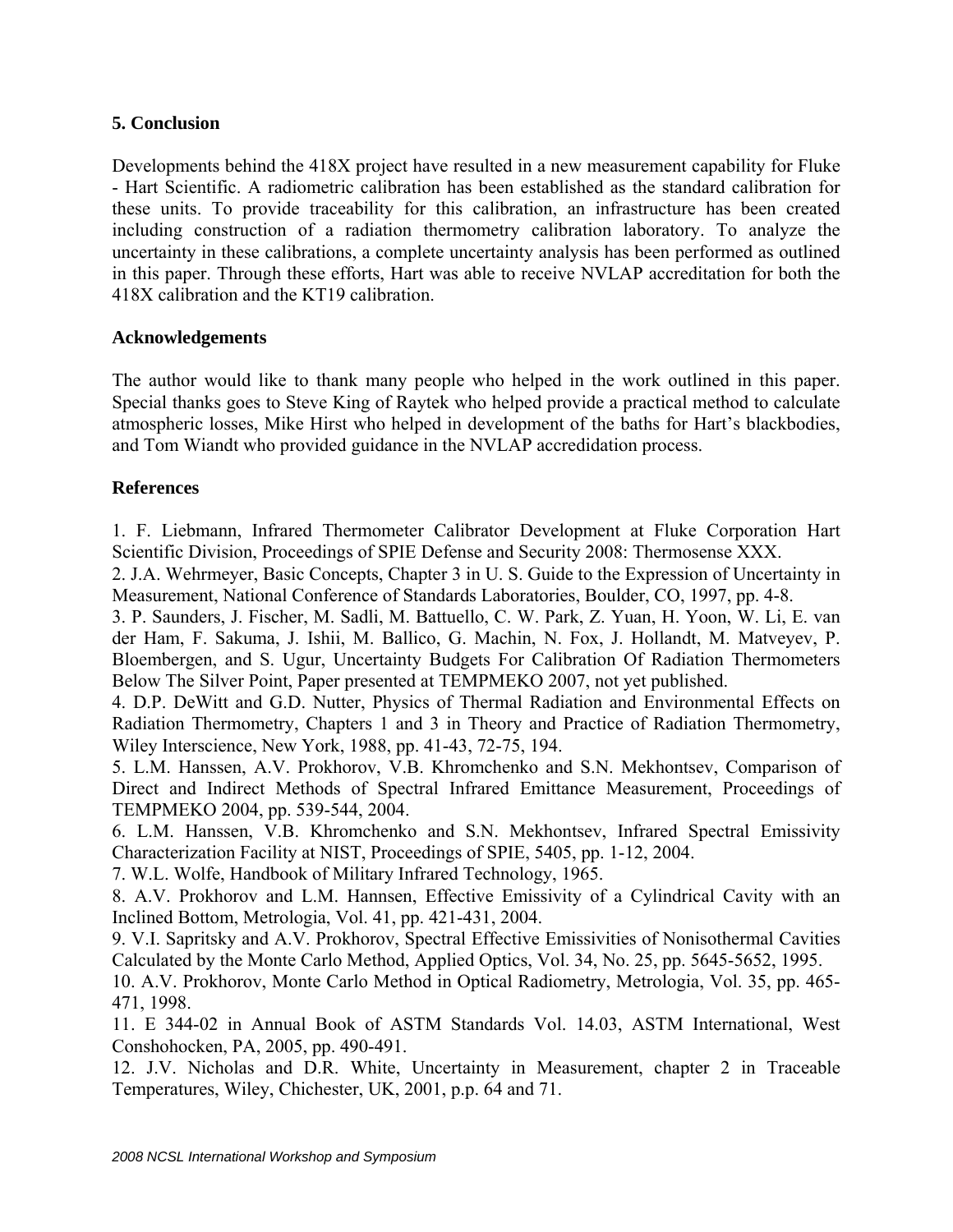|                                               | <b>Dist</b><br><b>Uncertainties</b><br>Denot.<br><b>Type</b> |               |                                      |      | Uncertainty (°C) |            |            |        |            |  |  |
|-----------------------------------------------|--------------------------------------------------------------|---------------|--------------------------------------|------|------------------|------------|------------|--------|------------|--|--|
|                                               |                                                              | <b>Factor</b> | $-15$                                | 0    | 50               | 100        | 120        |        |            |  |  |
|                                               |                                                              |               |                                      |      |                  |            |            |        |            |  |  |
| Reference radiometer related uncertainties    |                                                              |               |                                      |      |                  |            |            |        |            |  |  |
| RT calibration                                | ur1                                                          | A             | norm                                 | 2.00 | 0.1267           | 0.1242     | 0.1216     | 0.1208 | 0.1211     |  |  |
| RT stability (long term)                      | ur <sub>2</sub>                                              | Α             | norm                                 | 2.00 | 0.1000           | 0.0700     | 0.0700     | 0.1000 | 0.1000     |  |  |
| RT noise                                      | ur3                                                          | Α             | norm                                 | 2.00 | 0.0590           | 0.0350     | 0.0390     | 0.0470 | 0.0520     |  |  |
| RT readout resolution                         | ur4                                                          | B             | rect                                 | 1.73 | 0.0031           | 0.0026     | 0.0016     | 0.0011 | 0.0010     |  |  |
| RT spectral response and<br>target emissivity | ur <sub>5</sub>                                              | B             | norm                                 | 2.00 | 0.0681           | 0.0366     | 0.0327     | 0.0802 | 0.0972     |  |  |
| RT ambient temperature                        | ur <sub>6</sub>                                              | Α             | norm                                 | 2.00 | 0.0100           | 0.0100     | 0.0100     | 0.0100 | 0.0100     |  |  |
| Atmospheric losses                            | ur7                                                          | В             | norm                                 | 2.00 | 0.0050           | 0.0054     | 0.0068     | 0.0083 | 0.0090     |  |  |
| Aperture temperature                          | ur8                                                          | B             | norm                                 | 2.00 | 0.0091           | 0.0075     | 0.0047     | 0.0033 | 0.0029     |  |  |
| Aperture losses                               | ur9                                                          | B             | norm                                 | 2.00 | 0.0047           | 0.0052     | 0.0070     | 0.0091 | 0.0099     |  |  |
| Repeatability                                 | ur10                                                         | Α             | norm                                 | 2.00 | <b>TBD</b>       | <b>TBD</b> | <b>TBD</b> | TBD    | <b>TBD</b> |  |  |
| Background temperature                        | ur11                                                         | B             | rect                                 | 1.73 | 0.0074           | 0.0063     | 0.0040     | 0.0029 | 0.0027     |  |  |
|                                               |                                                              |               |                                      |      |                  |            |            |        |            |  |  |
|                                               |                                                              |               | <b>Control related uncertainties</b> |      |                  |            |            |        |            |  |  |
| Display resolution                            | ur12                                                         | B             | rect                                 | 1.73 | 0.0050           | 0.0050     | 0.0050     | 0.0050 | 0.0050     |  |  |
| <b>Hysteresis</b>                             | ur13                                                         | Α             | rect                                 | 1.73 | 0.0000           | 0.0010     | 0.0020     | 0.0010 | 0.0000     |  |  |
| Repeatability                                 | ur14                                                         | Α             | norm                                 | 2.00 | 0.0050           | 0.0020     | 0.0020     | 0.0040 | 0.0040     |  |  |
| Temperature settling                          | ur15                                                         | Α             | rect                                 | 1.73 | 0.0100           | 0.0100     | 0.0100     | 0.0100 | 0.0100     |  |  |
|                                               |                                                              |               |                                      |      |                  |            |            |        |            |  |  |
|                                               | Target temperature related uncertainties                     |               |                                      |      |                  |            |            |        |            |  |  |
| Uniformity                                    | ur16                                                         | B             | rect                                 | 1.73 | 0.0120           | 0.0120     | 0.0120     | 0.0200 | 0.0250     |  |  |
| Z-axis temperature loss                       | ur17                                                         | B             | norm                                 | 2.00 | 0.0096           | 0.0056     | 0.0068     | 0.0195 | 0.0244     |  |  |
| Radiometric curve fit                         | ur18                                                         | B             | rect                                 | 1.73 | 0.0100           | 0.0100     | 0.0150     | 0.0300 | 0.0300     |  |  |
|                                               |                                                              |               |                                      |      |                  |            |            |        |            |  |  |
| Combined standard<br>uncertainty              | <b>UC</b>                                                    | $k=1$         | normal                               |      | 0.099            | 0.080      | 0.080      | 0.100  | 0.105      |  |  |
|                                               |                                                              |               |                                      |      |                  |            |            |        |            |  |  |
| Combined expanded<br>uncertainty (k=2)        | U                                                            | $k=2$         | normal                               |      | 0.199            | 0.160      | 0.159      | 0.200  | 0.210      |  |  |

# Table 2: 4180 Radiometric Uncertainties.